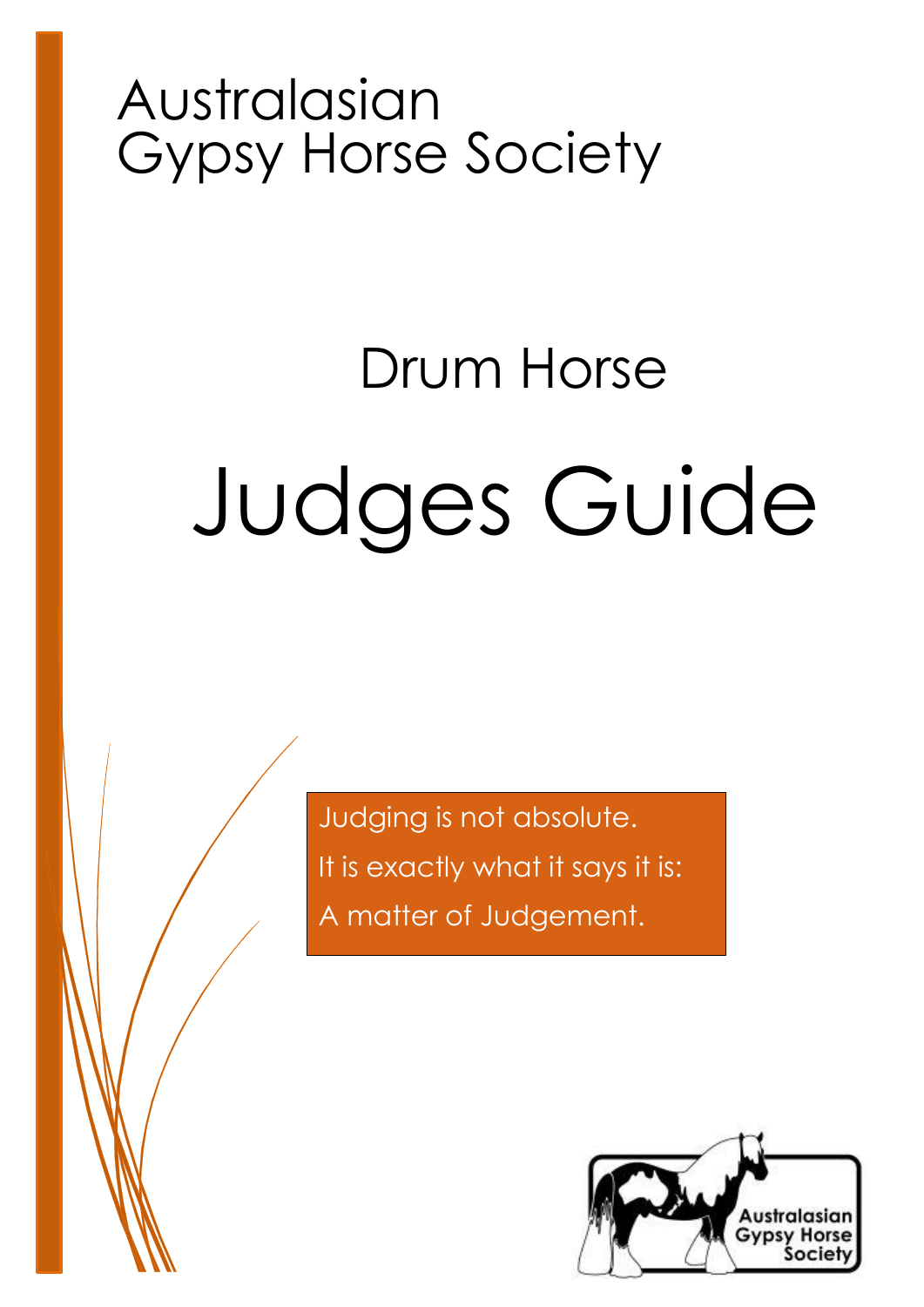The Australasian Gypsy Horse Society have published this Judges Guide to offer judges, agricultural societies and show committees an in depth guide and advice to the "Drum Horse"

This guide includes:

- Drum Horse breed standard
- ❖ Drum Horse History
- Expectations of judging the Drum horse
- Presentation standard for exhibits
- ❖ Presentation standard for handlers
- ❖ Dress code for handlers and riders

### THE CLASS

An "In hand" class is defined as a class where the horse is judged based upon its conformation. Conformation is defined as the physical appearance of an animal due to the arrangement of muscle, bone and other body tissue.

## THE IDEAL DRUM HORSE

There is no perfectly conformed horse except in the eye of the artist. However, the Australasian Gypsy Horse Society has accepted the following "look" or image as its "ideal" from which to establish an in hand horse judging criteria.

The overall impression of the Drum Horse should be one of an elegant heavy horse of great strength and agility. The Drum Horse is a tall, heavy riding horse, and should therefore display the athleticism to allow for competitiveness in all ridden and driven disciplines. The Drum should be a large, well-muscled horse of medium to heavy weight, with good quality bone, an athletic body, a kind expression and abundant hair (including heavy "feather" on the legs).

A Drum Horse should be above all else a strong and willing partner, loyal and eager to please and display a very intelligent character. They should be manageable and mannerly, respectful, alert confident and even courageous.

## PURPOSE OF THE CLASS

The purpose of the class is to help develop the Drum Horse by selecting individuals in the order of their resemblance to the breed standard and that are the most positive combination of balance, structural correctness, breed, sex characteristics, and muscling.

> Type is defined as an overall body type and conformation that is unique to a specific breed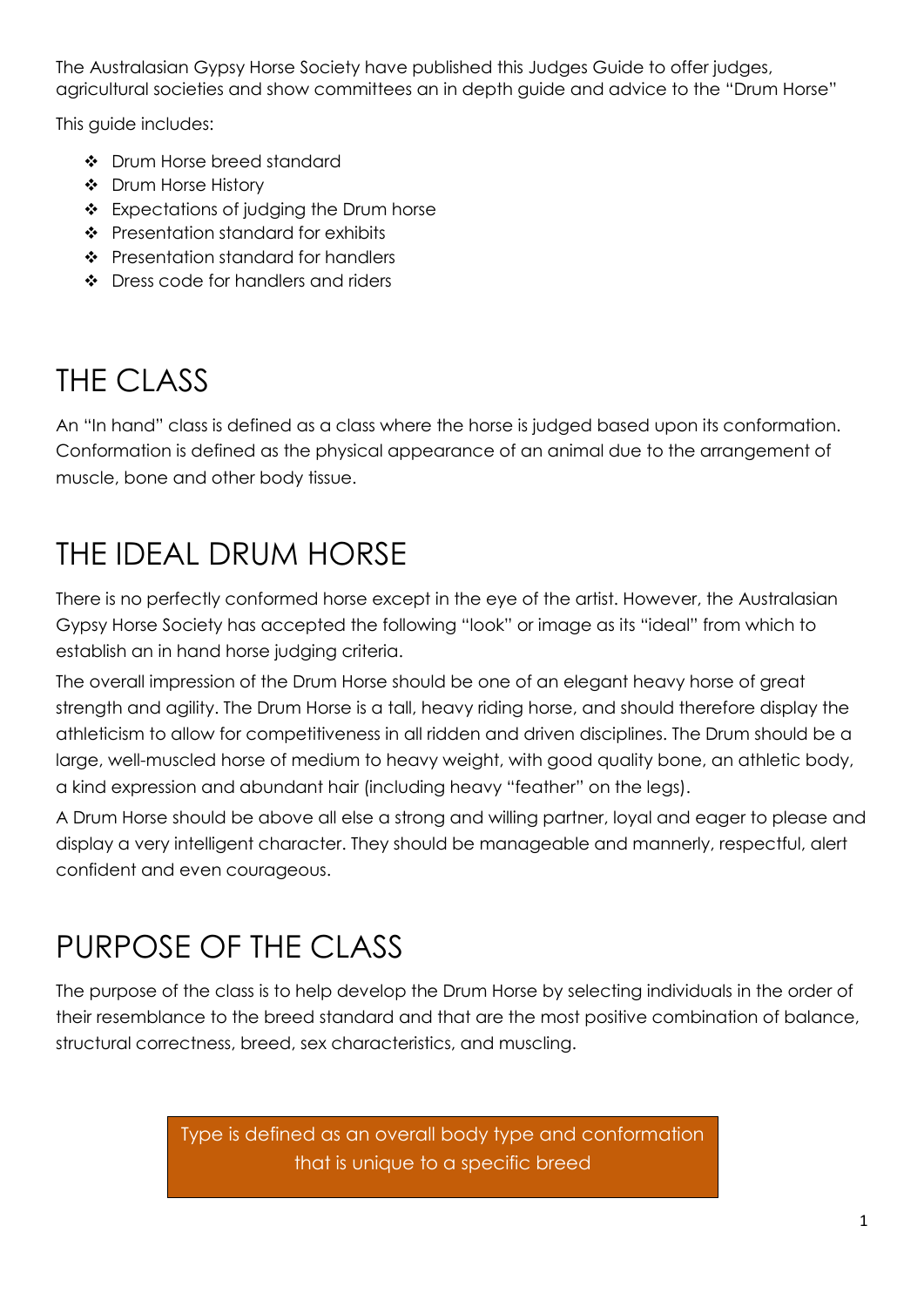#### **Australasian Gypsy Horse Society - Drum Horse breed standard**

The purpose of the Drum Horse standard is to help develop the quintessential heavy riding and driving horse utilising the bloodlines of the Gypsy cob, Shire, and Clydesdale horses. The ideal Drum Horse displays the calm disposition, heavy bone, profuse feathering and parade animal presence of the Drum Horses in use by HRH the Queen of England's Cavalry. Animals adhering to this standard will also maintain the agility, movement and athleticism to ensure they can excel at a variety of ridden and driven disciplines.

**Size:** Minimum 16hh and upwards. Horses under 16hh are registered in the Appendix Drum Section.

#### **General Appearance:** The Drum Horse should

- Give the impression of intelligence, kindness, strength and agility.
- Be a large well-muscled horse of either medium weight or heavy weight
- \* Possess good quality bone, a sturdy body, kind expression and abundant hair.
- $\bullet$  Display the athleticism to allow for a pleasant day of hunting, hacking or other ridden discipline. The Drum Horse is considered a heavy riding horse and should also excel at driving.

#### **Head:** The head should

- $\div$  Be in proportion to the body neither too large nor too small
- Have a broad forehead,
- $\triangleleft$  Have a generous jaw, square muzzle and even bite.
- $\div$  Have ears that are cleanly shaped and well set on.
- $\cdot \cdot$  The eyes should be large and set well apart with an intelligent, kind expression. Eyes can be any colour, and blue eyes shall not be penalised.
- \* Have a convex or straight profile, both of which are acceptable
- ◆ Have a masculine appearance to the head if they are a stallion or gelding
- $\div$  Have a more feminine appearance for a mare

#### **Neck:** The neck should

- Be substantial and well-muscled with a defined arch
- \* Be clean through the throat, not too short, and tie in well at the shoulder and withers
- $\div$  exhibit a masculine crest in proper relationship to the size and thickness of the neck in the case of a stallion

#### **Chest:** The chest should be

- ❖ Broad
- Significantly muscled

#### **Shoulders:** The shoulders should be

- ❖ Deep
- Powerful
- ◆ Of a correct slope to allow for ample, free movement

#### **Withers:** The withers should

- $\div$  Be average in height, not too high
- ❖ Possess a generous layer of muscle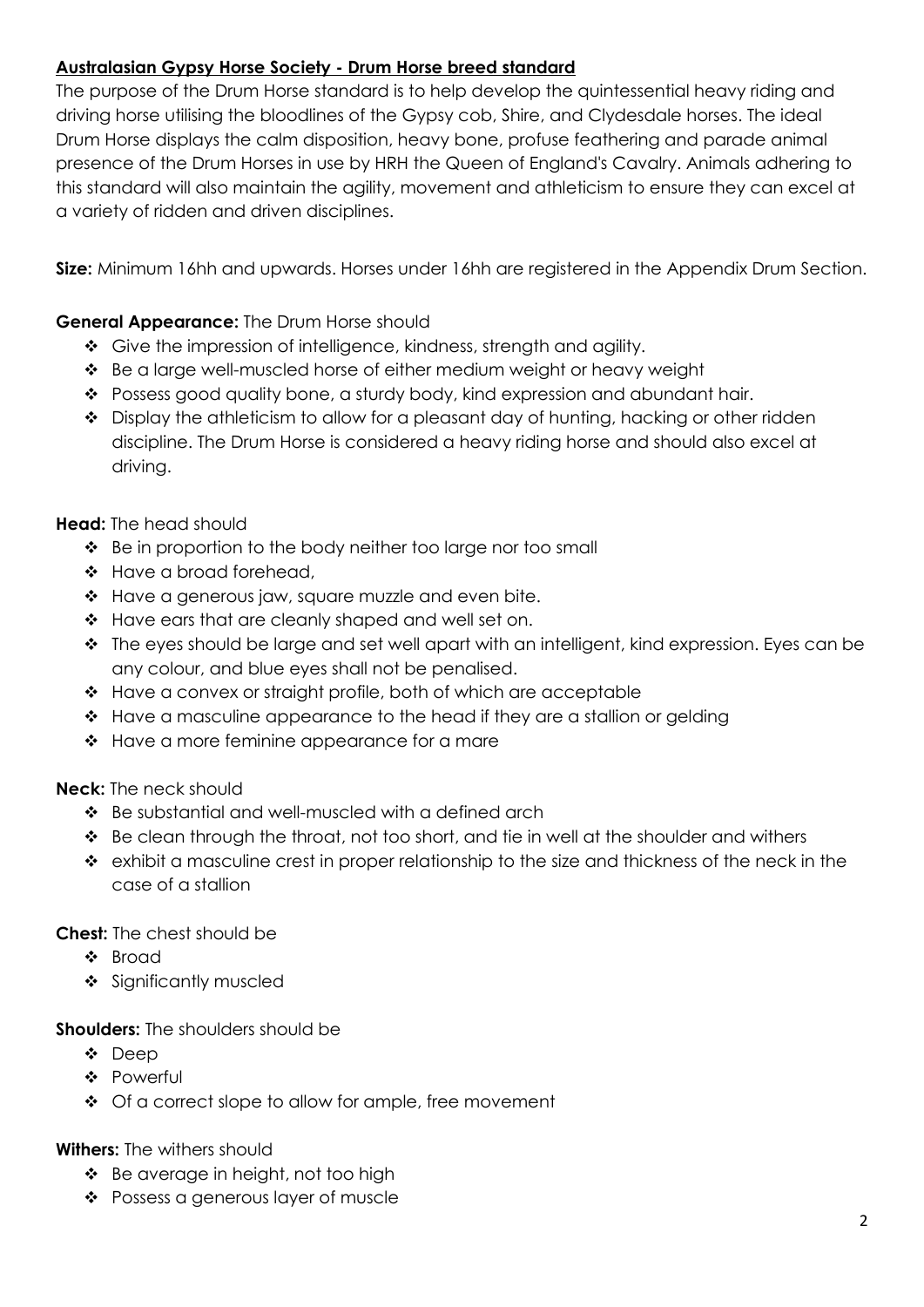**Back:** The back should be

- Short
- $\div$  Supple
- Well-muscled
- $\div$  Tied in strongly at the loin

#### **Body:** The barrel should

- $\div$  Be deep with well sprung ribs
- Have a solid covering of muscle
- ❖ Have a flank as deep as the girth
- $\div$  Have a strong loin that ties into the croup with a smooth, well-muscled appearance

#### **Legs:** The legs should

- Be set squarely under the body
- Be straight
- ❖ Have clean joints
- Have plenty of dense, flat bone
- \* Have well-muscled forearms and thighs
- \* Have clean and well defined hocks on the hind legs that are broad, deep, flat and wide when viewed from the side
- \* Have pasterns long enough to allow for a proper slope of about 45 degrees from the hoof head to the fetlock joint
- ❖ Have sound hooves
- ❖ Have a generous and open heel
- The Drum Horse may or may not exhibit the influence of the draught horse hock-set.

#### **Hindquarters:** Hindquarters should

- Be smooth and rounded across a long croup
- Have a medium to high tail set
- $\div$  Have a long hip with wide pelvis
- ❖ Have well-muscled thighs and buttocks

#### **Hair:** The hair should

- Be long, thick and Abundant
- Start at the knees and hocks, preferably with feather running down the front of the leg as well as the back
- $\div$  Be soft and silky in the feather
- ◆ Be either straight or curling feather, and should cover the hoof

\* Docking of tails is not permissible without a veterinary certificate.

#### **Colour:** The Drum Horses may be any colour,

◆ Pinto, Overo or Solid. Blue eyes are acceptable.

**Movement:** When in motion, the ideal Drum Horse should move with

- Action, power, grace and agility
- Head carriage and collection that appears natural, not overly exaggerated or forced
- ❖ Free, straight and square movement with ample impulsion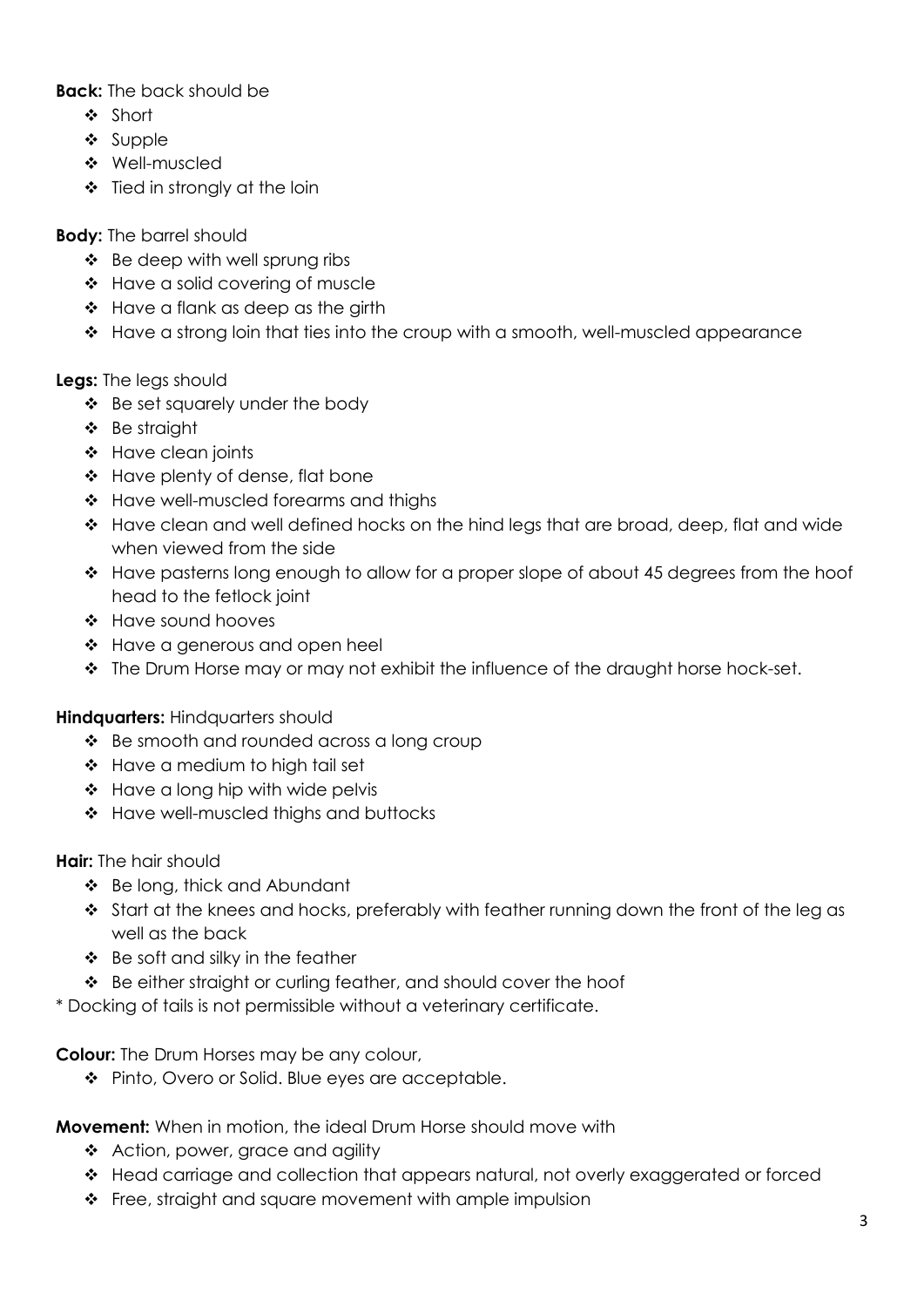- $\cdot$  Knee action that is somewhat snappy but displays a long, free moving shoulder which should allow the ability to reach forward in a classic extension
- The appearance of being up under itself with a smooth, powerful stride and should be light on the forehand

**Disposition:** The Drum Horse should be, above all else,

- ❖ A kind and willing partner
- ❖ Display an intelligent character and docile temperament
- ◆ Display a calm and sensible attitude.

#### **The History of the Drum Horse:**

#### **A royal whim**

In 1457, a petulant Ladislas V, King of Hungary, demanded horses for his entire retinue, including his drummers, before he would come to ask for the hand of Magdalena, daughter of Charles VII. He simply refused to present himself amidst a retinue muddied by French roads.

Charles VII complied and such was the innocuous beginnings of a breed destined to become a symbol of royalty and the mascot of the British army.

Once Charles VII saw the impact of the 'horse drummers', he commissioned his own retinue to contain a pair, where a young and impressionable King Henry VIII would later come to see them.

Unfortunately, the first pair of silver drums King Henry commissioned in 1545 were sunk with the Mary Rose, only being recovered when the ship was raised in 1982. Fortunately, he was not easily dissuaded! He was the first king to routinely use the 'Kettle Drummers' in parade and battle, and it was also he who first gave the Drum horses a military rank of 'Major' to ensure they were treated with due respect by the troops.

Throughout the intervening centuries, the appearance of the Drum Horse has changed little, and their job, even less. With the establishment of the modern British military under Charles II, honored units were given Drum Horses but, over time, more regiments used Drum horses until, by 1715, all 'Regiments of Horse' contained one.

The only exception to this rule is the Royal Dragoon's, whom King George II allowed a second Drum Horse when they presented him with two captured silver drums on the back of a 'pyeball' after the battle of Dettingen in 1743. This remains a point of pride to the Dragoon's to this day.

During the course of history, Drum Horses have captured the imagination of many a military man; perhaps the most notable being Churchill who served with the Queen's Own Hussars, Napoleon and Rudyard Kipling. Before Kipling wrote 'The Jungle Book', he dedicated a story to his regiment's Drum Horse in India and wrote "The very soul of the regiment lives in the Drum Horse, who carried the silver kettle-drums". Indeed, they were a mascot for many a regiment and even featured individually on trading cards, much like baseball players in our modern era.

#### **Royal privilege**

Today, the Drum Horses of the Blue and Royals and Lifeguards are used for all diplomatic parades, as well as prominent events, such as the recent Queen's Diamond Jubilee Parade.

The horses used, while selected by the regiment's riding master, are required to be approved for duty and 'officially' named by the reigning monarch. Although the horses still maintain stable or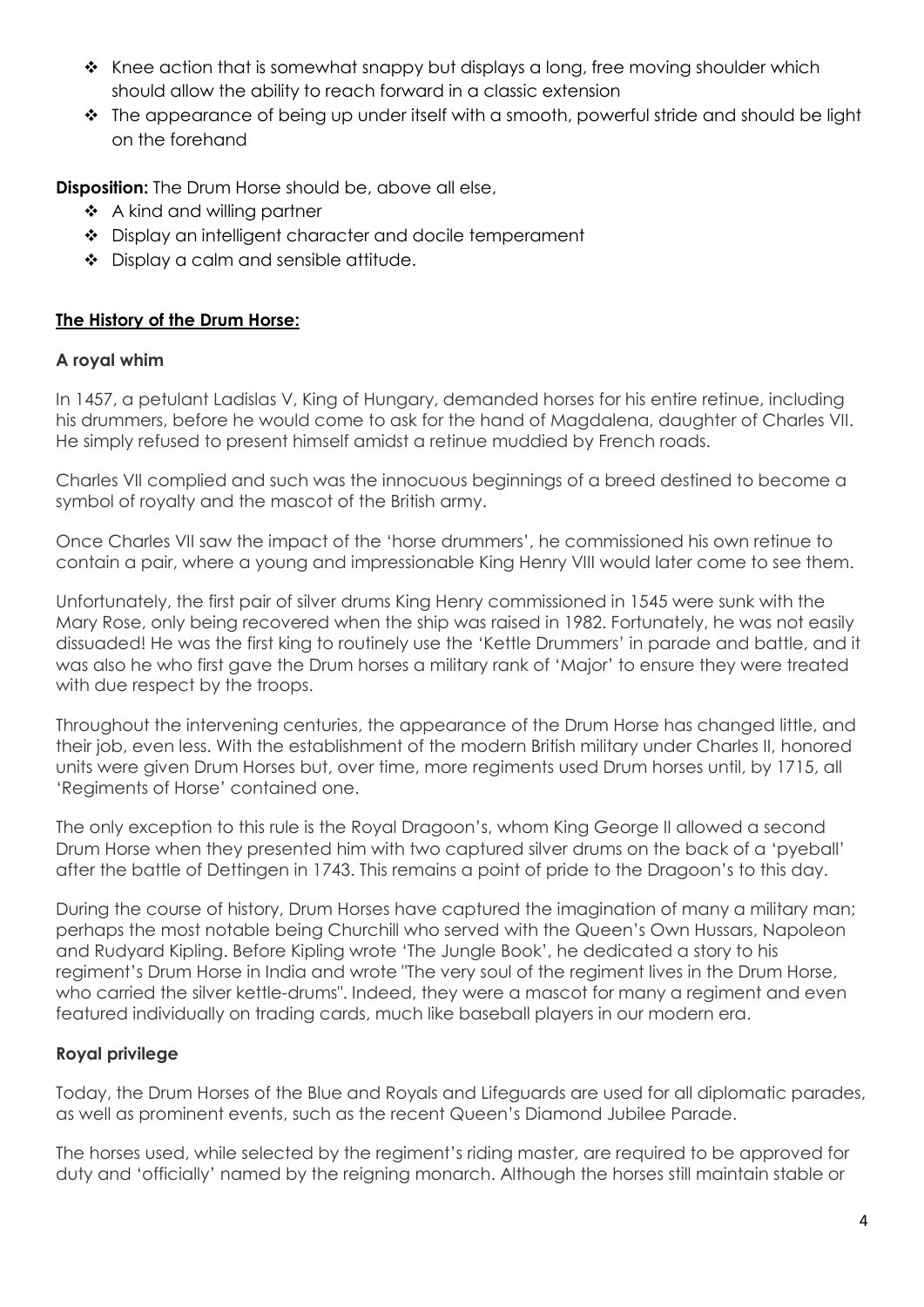pet names, they are officially named after Greek gods or heroes, with the current horses being named Mercury, Spartacus and Achilles.

Royal involvement does not stop at naming, however; the reigning monarch must be consulted about minor aspects of the Drum Horse's routine, such as royal permission being required before the mane or tail of the horse can be trimmed. They are truly beloved by the monarchs they serve.

#### **In a commoner's world**

It is no wonder that a horse who can capture the hearts of the royal family so completely can entrance the common folk as well.

King George showed remarkable foresight when he overturned a decision to put down a Drum Horse due to his advanced age and declared that all royal Drum Horses be retired after duty to live out their days as they may. This decision allowed an American couple to adopt a horse from the 'royal mews' called Galway Warrior.

He had been preceded into the United States by his son, Chewmill Guinness, by only a matter of months and it was these two stallions that began the transition of the Drum Horse from a job description to a recognised breed in the making.

The Australasian Gypsy Horse Society has created a registry for the breed, establishing registration rules to ensure future offspring have the best chance to match and exceed their breed standard.

With the dream of breeding Drum Horse to Drum Horse exclusively being generations away, the AGHS's guidelines define what animals can be bred to achieve the desired type of horse and to ensure, as much as is possible, that the resulting animal breeds true.

#### "The Drums, hear the Drums"



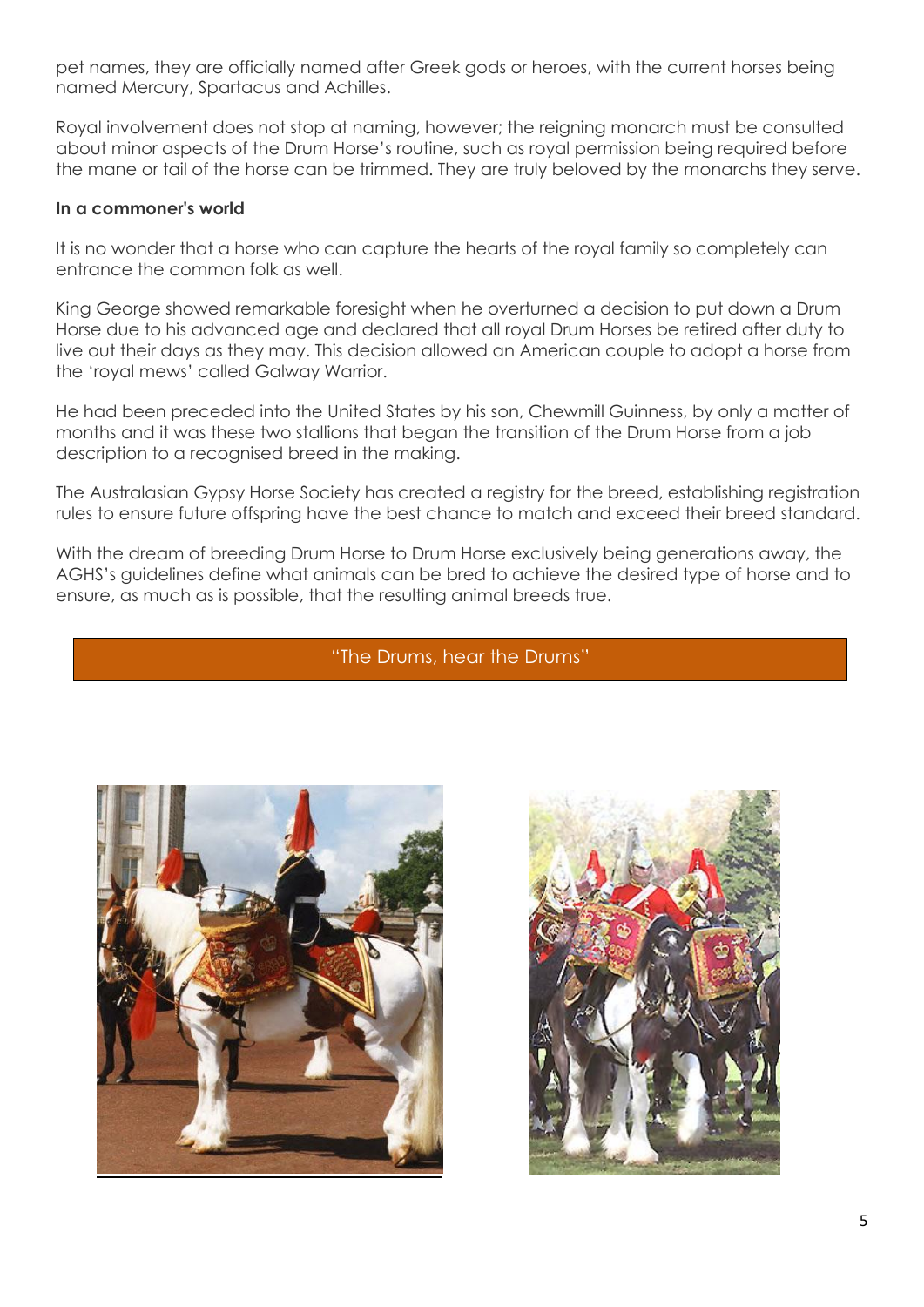#### **Judging the Drum Horse**

In hand judging is a positive evaluation of balance, structural correctness, breed sex characteristics, and muscling. When judging, it is important to make a positive evaluation of each horse's resemblance to the ideal and to find the horse that best combines the traits listed above. It is easy to find what you don't like about any animal and eliminate horses on that basis. However, when a positive evaluation is used, it produces a consistent result that finds the most complete horse. All judging involves the ability to find those animals that most resemble the ideal and to rank them accordingly. In order to judge in hand horses it is important to have a thorough understanding of the traits used in the selection process. This process begins with balance.

#### *Balance*

Balance is the single most important characteristic in equine selection. It is determined by the skeletal framework of the animal being judged. When judging, it is important to attempt to visualise and evaluate the skeleton of the horse underneath its hair, feather, muscle and other tissues. Because it is sometimes difficult to visualise the skeletal framework of the animal being judged, there are several easy reference points to evaluate balance. Nothing is more critical to balance than slope of the shoulder. Slope of shoulder changes when the angle of the shoulder is increased or decreased. Not only does the top to bottom line ratio of the neck change, but the ratio of the length of back to length of underline also changes. It is ideal to have a short top line and a long underline of the body. A long back coincides with the short neck of the straightshouldered horse. In addition to overall balance, slope of shoulder influences length of stride. The straight shouldered horse will also be shallow-hearted, as measured from the top of the withers to the chest floor. Unlike the balanced horse whose legs are approximately the same length as its depth of heart, the straight-shouldered horse's legs will be longer than its depth of heart.

#### *Breed and sex characteristics*

Drum horses shown in hand should exhibit breed characteristics, or type. Type is defined as the overall body style and conformation unique to a specific breed. In addition, mares should exhibit femininity and stallions should exhibit masculinity. Femininity and masculinity are most easily recognised in the head and throatlatch areas. They are qualities hard to define but easily recognised.

#### *Structural correctness*

Structural correctness of feet and legs is a major area of consideration in judging. When standing beside the horse, the judge drops an imaginary line from the point of the buttocks to the ground. Ideally, that line should touch the hocks, run parallel to the cannon bone and be slightly behind the heel. The horse with too much angle to his hocks is sickle-hocked, and the horse that is straight in his hocks is post-legged.

Ideally, when viewed from the rear, any horse should be widest from stifle to stifle. Another imaginary line from the point of the buttocks to the ground should bisect the gaskin, hock and hoof.

When viewed from the side the ideal should again stand on a straight column of bone with no deviation. A horse that is "over at the knees" is buck-kneed, and the horse that is "back at the knees" is calf-kneed. Obviously, calf-kneed is the most serious condition. When the horse is viewed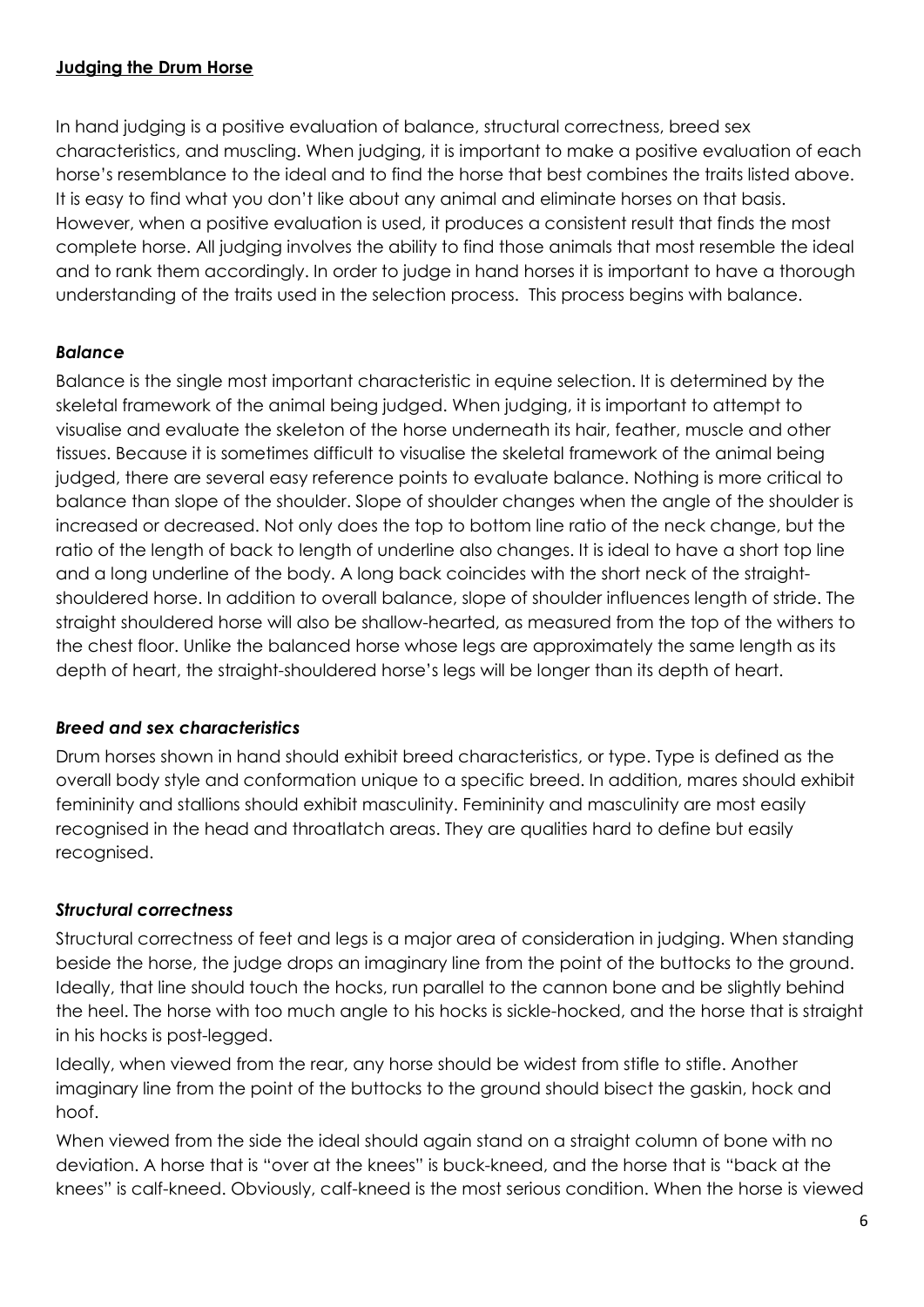from the front, an imaginary line from the point of the shoulder to the toe should bisect the knee, canon bone and hoof. The hoof should point straight ahead. When a horse toes out, it is splayfooted and this horse will always wing-in. When a horse toes-in, it is pigeon-toed and that horse will always paddle out. The most serious of these is the horse that wings-in, because it has a tendency to interfere, i.e., strike its legs with the opposite hoof as it travels. If the cannon bone is off-centred to the outside, it is bench-kneed. The ideal has no deviation from these descriptions and it is essential for the judge to recognise structural defects.

#### *Blemishes*

It is also important that judges evaluate the cause for blemishes and abnormalities such as splints, ringbone, bowed tendons, and curbs. Are they the result of structural incorrectness or unrelated causes? Obviously, incorrect structure should be considered and penalised more than tissue changes that are not the result of any visible structural deviations.

#### *In summary*

In hand judging is a positive evaluation of balance, structural correctness, breed and sex characteristics. The ideal Drum Horse shown in hand is a horse that possesses the following characteristics.

The horse should possess eye appeal that is the result of a harmonious blending of:

- ❖ Attractive well-proportioned head
- ❖ Long sloping shoulder
- ❖ Long neck in proportion to the body
- Deep and broad chest
- \* Round, deep and well sprung ribs
- ❖ Short strong, supply back
- $\div$  Strong loin and coupling

These characteristics should be combined with straight and structurally correct legs and feet that are free of defects.

An in hand horse judge has a responsibility to find the animal that is the best positive combination of the characteristics described in this handbook. This is a class that stands alone, a class where the horse is judged based upon its conformation and similarity to the Drum Horse breed standard as described by the AGHS—Australasian Gypsy Horse Society.